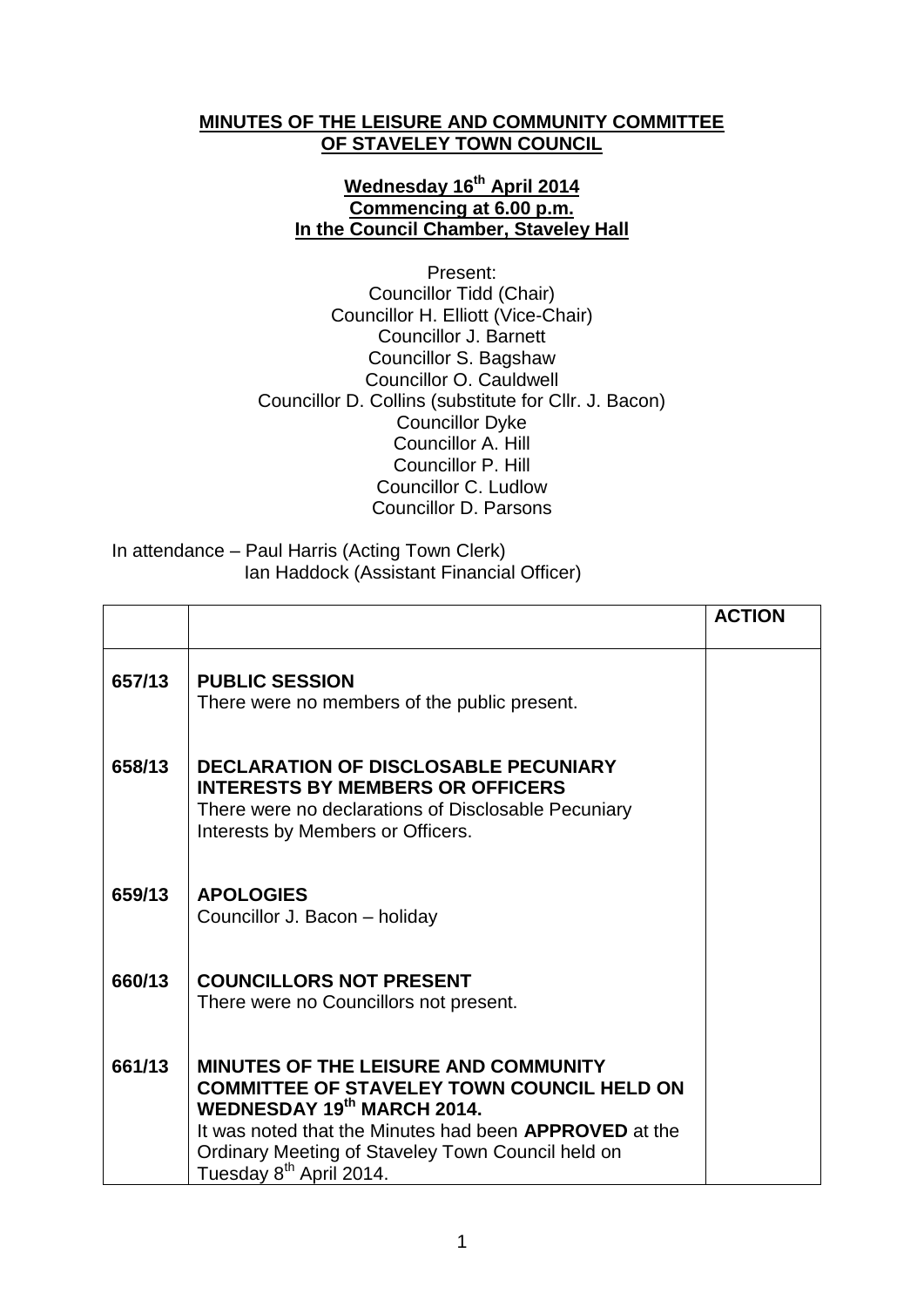| 662/13 | <b>MATTERS ARISING FROM THE MINUTES OF THE</b><br>LEISURE AND COMMUNITY COMMITTEE OF STAVELEY<br>TOWN COUNCIL HELD ON WEDNESDAY 19th MARCH<br>2014<br>597/13 Councillor Elliott would forward details of the artist so<br>that he could be asked to join the panel of judges.                                                     |  |
|--------|-----------------------------------------------------------------------------------------------------------------------------------------------------------------------------------------------------------------------------------------------------------------------------------------------------------------------------------|--|
| 663/13 | <b>STAVELEY FEAST</b><br>Nothing to report.                                                                                                                                                                                                                                                                                       |  |
| 664/13 | <b>SUMMER ACTIVITIES SCHEMES</b><br>Suggested dates for this year's Summer Activities Schemes<br>were presented to the Committee. The Committee noted<br>that extending the scheme would bring them under Ofsted<br>Regulation and it was therefore not feasible to do so.                                                        |  |
|        | It was RECOMMENDED – that the enclosed dates be<br>adopted with schools being contacted after Easter.                                                                                                                                                                                                                             |  |
| 665/13 | <b>COMMUNITY BONFIRE AND FIREWORK DISPLAY 2014</b><br>The Assistant Financial Officer reported that he had been in<br>touch with the Firework Display Contractors to keep them<br>informed of the Heart of Staveley Works. He added that the<br>issue of the field had now been referred back to Chesterfield<br>Borough Council. |  |
| 666/13 | <b>REMEMBRANCE DAY PARADE 2014</b><br>Councillor Dyke asked if the road closure application had<br>been started. Councillor Parsons replied that it had.                                                                                                                                                                          |  |
| 667/13 | <b>ALLOTMENTS</b><br>A copy of a letter from Inkersall Allotments Society including<br>Minutes of the Annual Meeting and accounts was presented<br>to the Committee. The Committee noted the problems with<br>geese and asked if the lease covered the keeping of<br>livestock on the allotments.                                 |  |
| 668/13 | <b>STAVELEY HALL BOWLS CLUB</b><br>A letter from the Chair of Staveley Hall Bowls Club was<br>presented to the Committee.                                                                                                                                                                                                         |  |
|        | As it involved a financial issue it was referred to the Policy,<br>Finance and Publicity Committee.                                                                                                                                                                                                                               |  |